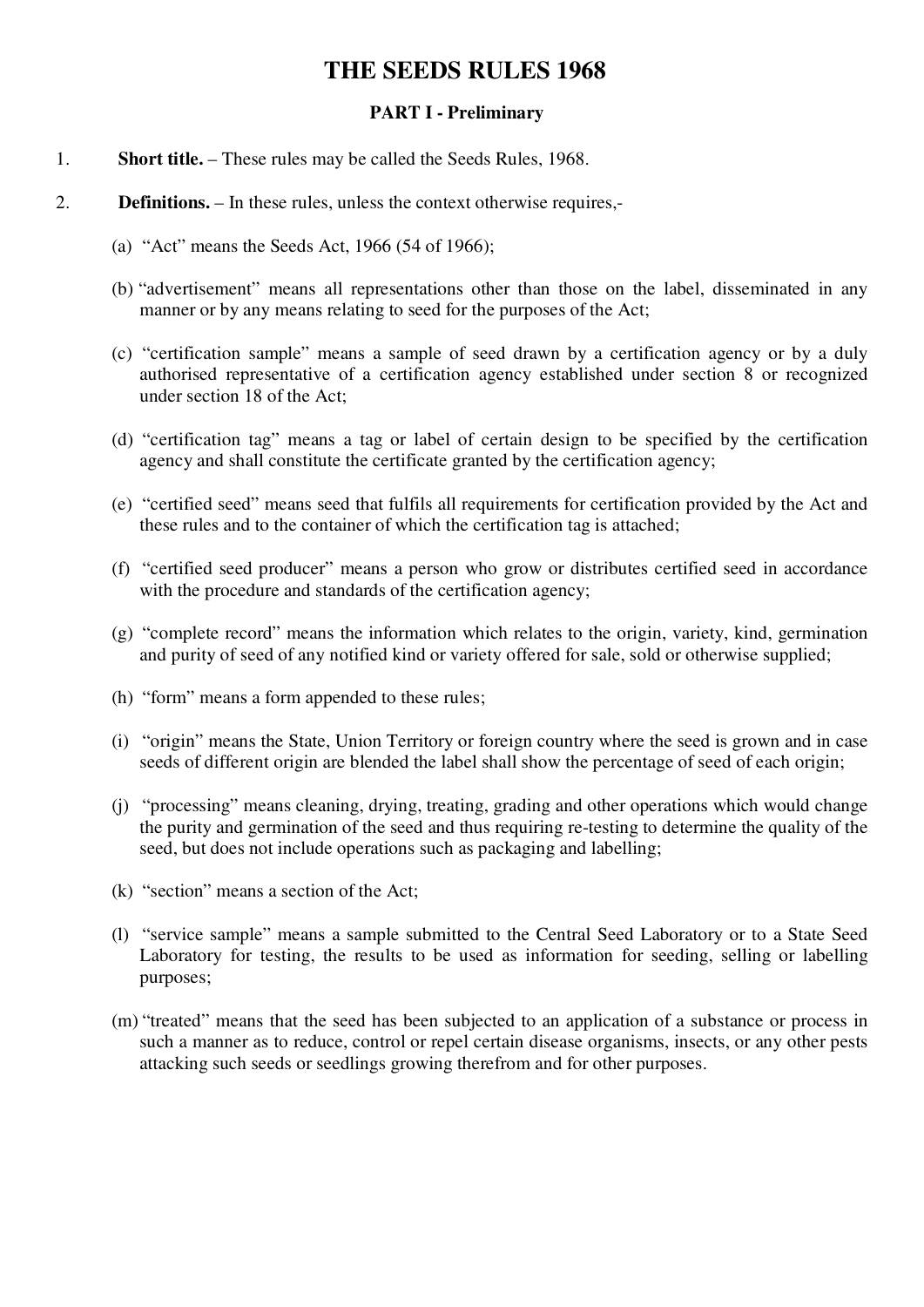#### PART II – **Central Seed Committee**

- 3. **Functions of the Central Seed Committee.** In addition to the functions entrusted to the Committee by the Act, the Committee shall,-
	- (a) recommend the rate of fees to be levied for analysis of samples by the Central and State Seed Testing Laboratories and for certification by the certification agencies;
	- (b) advise the Central or State Governments on the suitability of seed testing laboratories;
	- (c) send its recommendations and other concerning records to the Central Government;
	- (d) recommend the procedure and standards for certification, tests and analysis of seeds; and
	- (e) carry out such other functions as are supplemental, incidental or consequential to any of the functions conferred by the Act or these rules.
- 4**. Travelling and Daily Allowances Payable to Members of the Committee and its sub-Committees.** – The members of the committee and its sub-committees shall be entitled to draw travelling and daily allowances as specified below when they are called upon to attend a meeting of the committee or a sub-committee thereof:
	- (a) An official member of the committee or its sub-committees shall be entitled to draw travelling and daily allowances in accordance with the rules of the Government under which he is for the time being employed and from the same source from which his pay and allowances are drawn.
	- (b) A non-official member shall be allowed travelling and daily allowances in accordance with the general orders issued in this behalf by the Central Government from time to time.

#### PART III – **Central Seed Laboratory**

- 5. **Functions.** In addition to the functions entrusted to the Central Seed Laboratory by the Act, the Laboratory shall carry out the following functions, namely:-
	- (a) initiate testing programmes in collaboration with the State Seed Laboratories designed to promote uniformity in test results between all seed laboratories in India.
	- (b) collect data continually on the quality of seeds found in the market and make this data available to the Committee; and
	- (c) carry out such other functions as may be assigned to it by the Central Government from time to time.

#### PART IV – **Seed Certification Agency**

- 6. **Functions of the Certification Agency.** In addition to the functions entrusted to the certification agency by the Act, the Agency shall-
	- (a) certify seeds of any notified kinds or varieties;
	- (b) outline the procedure for submission of applications and for growing, harvesting, processing, storage and labelling of seeds intended for certification till the end to ensure that seed lots finally approved for certification are true to variety and meet prescribed standards for certification under the Act or these rules;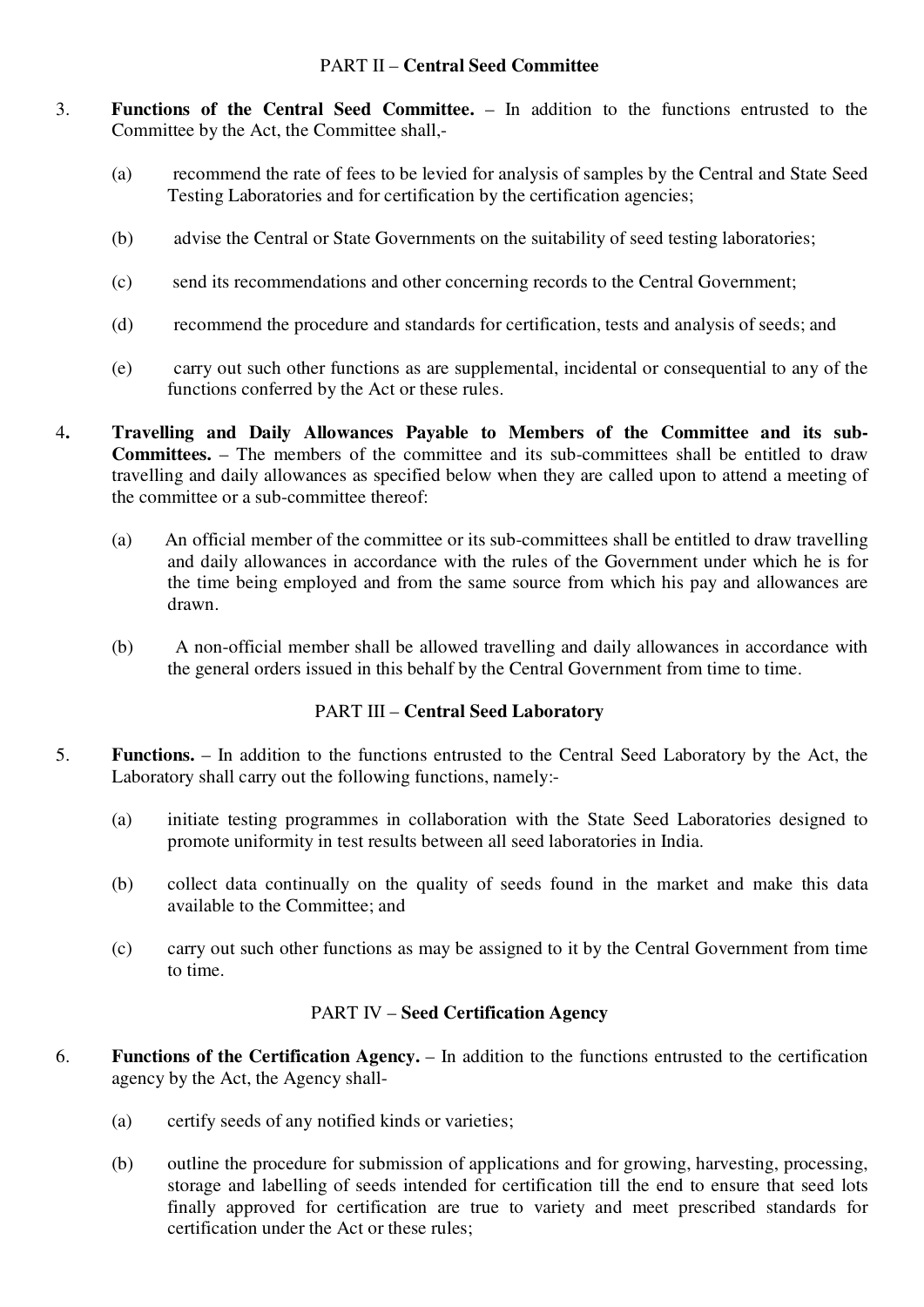- (c) maintain a list of recognised breeders of seeds;
- (d) verify, upon receipt of an application for certification that the variety is eligible for certification, that the seed source used for planting was authenticated and the record of purchase is in accordance with these rules and the fees have been paid;
- (e) take sample and inspect seed lots produced under the procedure laid down by the certification agency and have such samples tested to ensure that the seed conforms to the prescribed standards of certification;
- (f) inspect seed processing plants to see that the admixtures of other kinds and varieties are not introduced;
- (g) ensure that action at all stages, e.g. field inspection, seed processing plant inspection, analysis of samples taken and issue of certificates (including tags, marks, labels and seals) is taken expeditiously;
- (h) carry out educational programmes designed to promote the use of certified seed including a publication listing certified seed growers and sources of certified seed;
- (i) grant certificates (including tags labels, seals etc.) in accordance with the provisions of the Act and these rules;
- (j) maintain such records as may be necessary to verify that seed plants for the production of certified seed were eligible for such planting under these rules;
- (k) inspect fields to ensure that the minimum standards for isolation, roguing (where applicable) use of male sterility (where applicable) and similar factors are maintained at all times, as well as ensure that seedborne diseases are not present in the field to a greater extent than those provided in the standards for certification.

#### PART V – **Marking or Labelling**

7. **Responsibility for Marking or Labelling.** – When seed of a notified kind or variety is offered for sale under section 7, each container shall be marked or labelled in the manner hereinafter specified. The person whose name appears on the mark or label shall be responsible for the accuracy of the information required to appear on the mark or label so long as seed is contained in the unopened original container:

 Provided, however, that such person shall not be responsible for the accuracy of the statement appearing on the mark or label if the seed is removed from the original unopened container, or he shall not be responsible for the accuracy of the germination statement beyond the date of validity indicated on the mark or label.

- 8. **Contents of the mark or label.** There shall be specified on every mark or label-
	- (i) particulars, as specified by the Central Government under clause (b) of section 6 of the Act;
	- (ii) a correct statement of the net content in terms of weight and expressed in metric system;
	- (iii) date of testing;
	- (iv) if the seed in container has been treated-
		- (a) a statement indicating that the seed has been treated;
		- (b) the commonly accepted chemical or abbreviated chemical (generic) name of the applied substance; and
		- (c) if the substance of the chemical used for treatment, and present with the seed is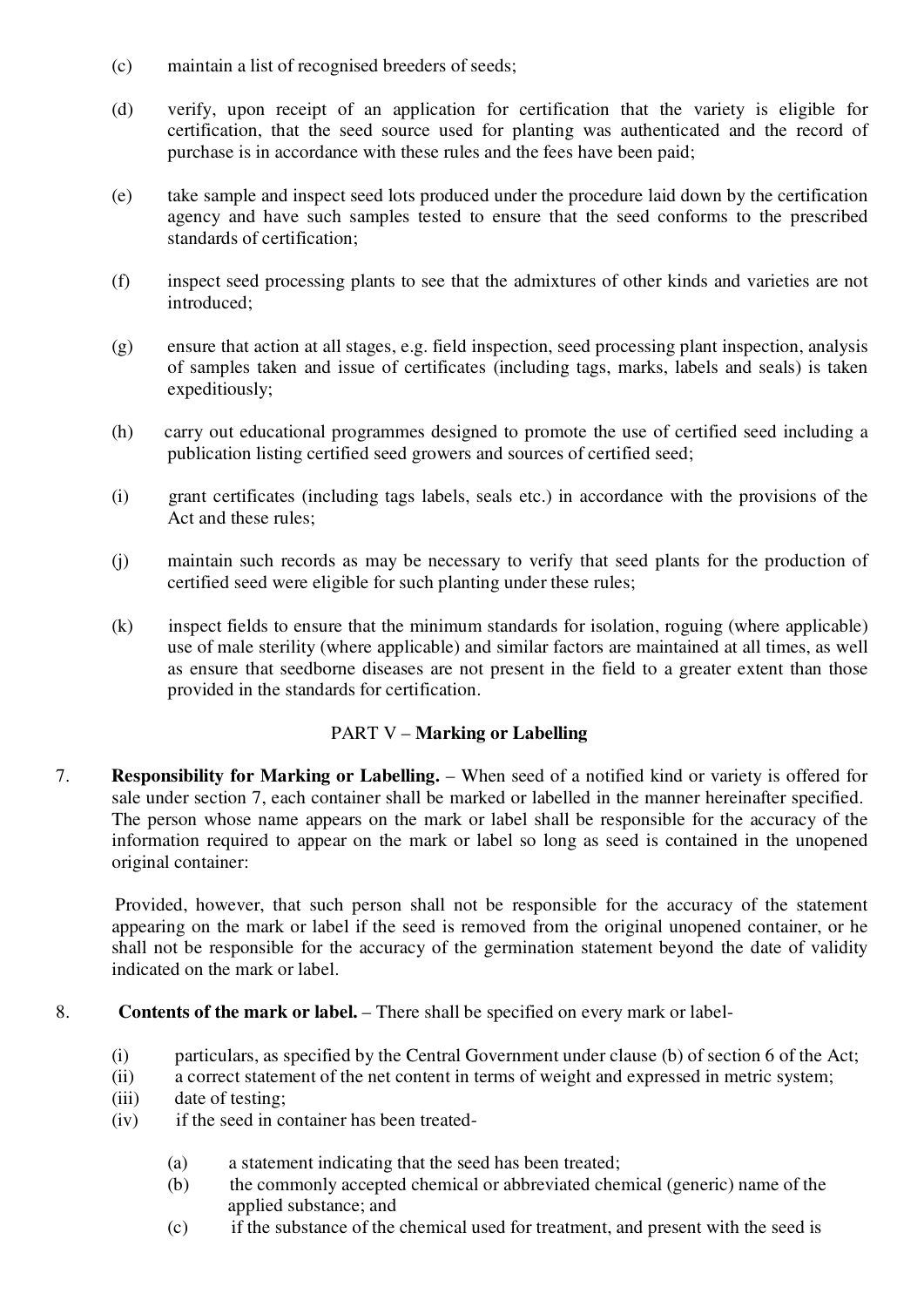harmful to human beings or other vertebrate animals, a caution statement such as "Do not use for food, feed or oil purposes". The caution for mercurials and similarly toxic substance shall be the word "Poison" which shall be in type size, prominently displayed on the label in red:

- (v) the name and address of the person who offers for sale, sells or otherwise supplies the seed and who is responsible for its quality;
- (vi) the name of the seed as notified under section 5 of the Act.
- 9. **Manner of marking or labelling the container under clause (C) of section 7 and clause (B) of section 17.** – (1) The mark or label containing the particulars of the seed as specified under clause (b) of section 6 shall appear on each container of seed or on a tag or mark or label attached to the container in a conspicuous place on the innermost container in which the seed is packed and on every other covering in which that container is packed and shall be legible.
	- (2) Any transparent cover or any wrapper, case or other covering used solely for the purpose of packing of transport or delivery need not be marked or labelled.
	- (3) Where by a provision of these rules, any particulars are required to be displayed on a label on the container, such particulars may, instead of being displayed on a label be etched, painted or otherwise indelibly marked on the container.
- 10. **Mark or Label not to contain false or misleading statement.** The mark or label shall not contain any statement, claim, design, device, fancy name or abbreviation which is false or misleading in any particular concerning the seed contained in the container.
- 11. **Mark or label not to contain reference to the Act or Rules contradictory to required particulars.** – The mark or label shall not contain any reference to the Act, or any of these, rules or any comment on, or reference to, or explanation of any particulars or declaration required by the Act or any of these rules which directly or by implication contradicts, qualifies or modifies such particulars or declaration.
- 12. **Denial of Responsibility for mark or label content prohibited.** Nothing shall appear on the mark or label or in any advertisement pertaining to any seed of any notified kind or variety which shall deny responsibility for the statement required by or under the Act to appear on such mark, label or advertisement.

#### PART VI – **Requirements**

- 13. **Requirements to be complied with by a person carrying on the Business referred to in Section 7.** – (1) No person shall sell, keep for sale, offer to sell, barter or otherwise supply any seed of any notified kind or variety, after the date recorded on the container, mark or label as the date upto which the seed may be expected to retain the germination not less than that prescribed under clause (a) of section 6 of the Act.
	- (2) No person shall after, obliterate or deface any mark or label attached to the container of any seed.
	- (3) Every person selling, keeping for sale, offering to sell, bartering or otherwise supplying any seed of notified kind or variety under section 7, shall keep over a period of three years a complete record of each lot of seed sold except that any seed sample may be discarded one year after the entire lot represented by such sample has been disposed of. The sample of seed kept as part of the complete record shall be as large as the size notified in the official Gazette. This sample, if required to be tested, shall be tested only for determining the purity.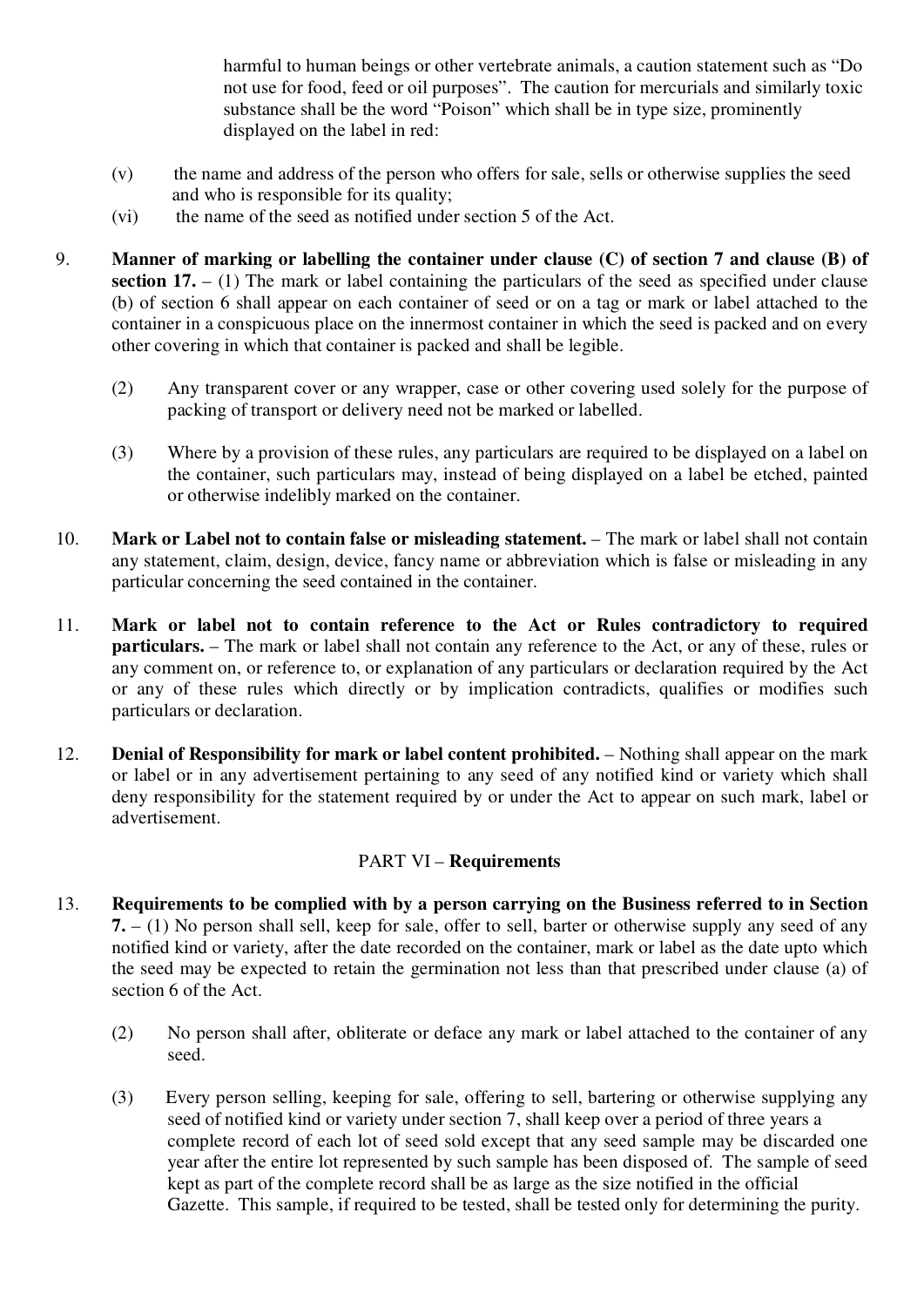- (14) **Classes and sources of certified seed.** (1) There shall be three classes of certified seed, namely, foundations, registered and certified and each class shall meet the following standards for that class:-
	- (a) Foundation seed shall be the progeny of breeders' seed, or be produced from foundation seed which can be clearly traced to breeder's seed. Production shall be supervised and approved by a seed certification agency and be so handled as to maintain specific genetic purity and identify and shall be required to meet certification standards for the crop being certified.

(b) Registered seed shall be the progeny of foundation seed that is so handled as to maintain its genetic identity and purity according to standard specified for the particular crop being certified.

(c) Certified seed shall be the progeny of registered or foundation seed that is so handled to maintain genetic identity and purity according to standards specified for the particular crop being certified.

(2) At the discretion of the certification agency (when considered necessary to maintain adequate seed supplies) certified seed may be the progeny of certified seed provided this reproduction may not exceed three generations and provided further that it is determined by the seed certification agency, that the genetic purity will not be significantly altered.

#### PART VII – **Certification of Seeds**

- 15. **Application for the Grant of a Certificate.** Every application for the grant of a certificate under sub-section (1) of section 9 shall be made in Form I in accordance with the procedure outlined by the certification agency for submission of applications and contain the following particulars, namely:-
	- (a) the name, profession, and place of residence of the applicant;
	- (b) the name of the seed to be certified; its notified kind or variety;
	- (c) class of the seed;
	- (d) source of the seed;
	- (e) limits of germination and purity of the seed;
	- (f) mark or label of the seed.
- 16**. Fees.** Every application under sub-section (1) of section 9 shall be accompanied by a fee of Rs. 25 in cash.
- 17**. Certificate.** Every certificate granted under sub-section (3) of section 9 shall be in Form II and shall be granted by the certification agency, after making enquiries and satisfying itself in accordance with the provisions of the said sub-section on the following conditions, for the period to be specified by the certification agency, namely:-
	- (i) The person to whom the certificate is granted under sub-section (3) of section 9 shall attach a certification tag to every container of the certified seed and shall follow the provisions in respect of marking or labelling provided by or under the Act.
	- (ii) The certification tag shall contain the following particulars, namely:-
		- (a) name and address of the certification agency;
		- (b) kind and variety of the seed;
		- (c) lot number or other mark of the seed;
		- (d) name and address of the certified seed producer;
		- (e) date of issue of the certificate and of its validity;
		- (f) an appropriate sign to designate certified seed;
		- (g) an appropriate word denoting the class designation of the seed.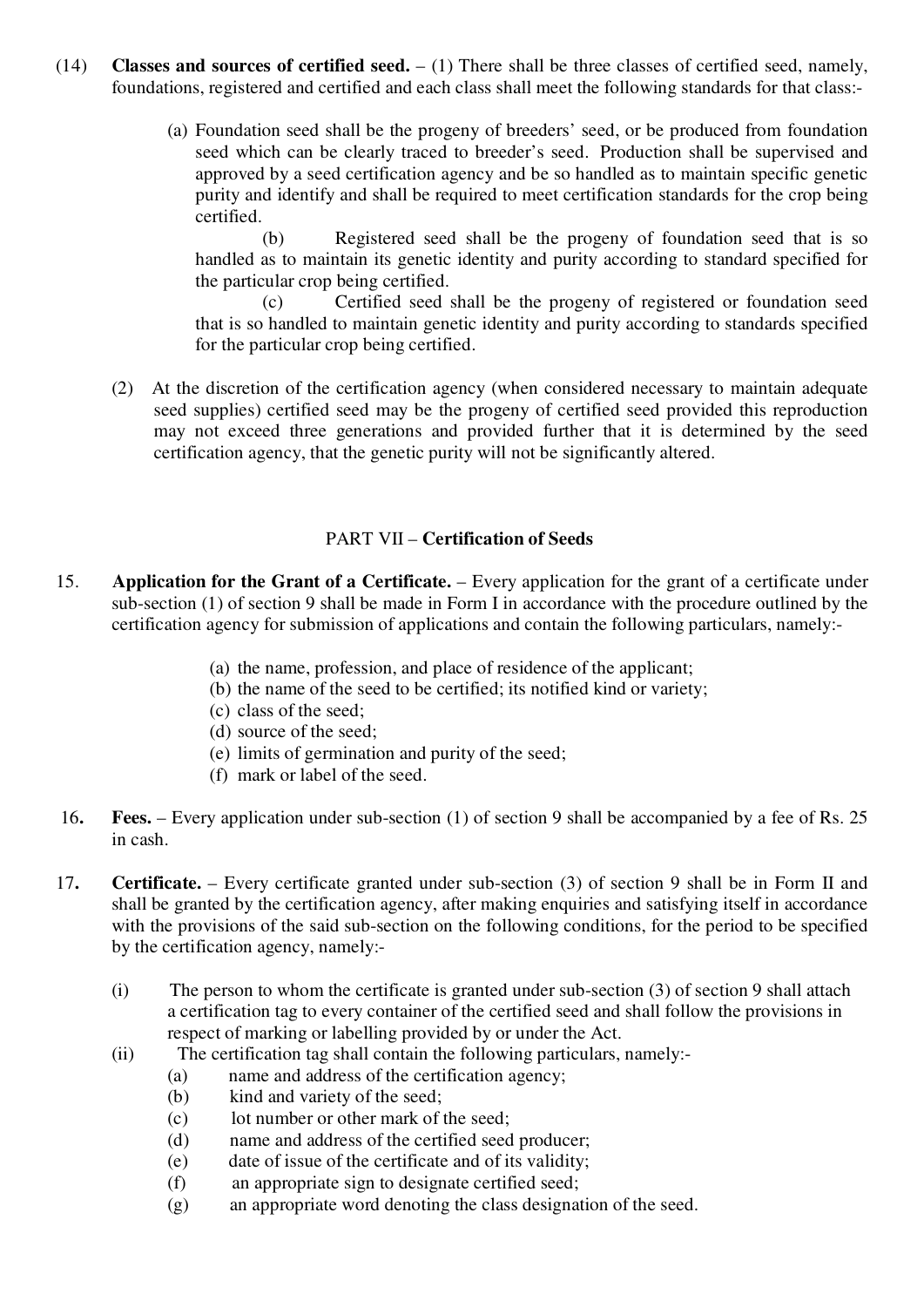- (iii) The colour of the certification tag shall be white for foundation seed, purple for registered seed and blue for certified seed.
- (iv) The container of the certified seed shall carry a seal of such material and in such form as the certification agency may determine and no container carrying a certification tag shall be sold by the person if the tag or seal has either been tampered with or removed.
- (v) The certification tag on the container shall specify-
	- (a) the period during which the seed shall be used for sowing or planting;
	- (b) that the use of seed after the expiry of the validity period by any person is entirely at his risk and the holder of the certificate shall not be responsible for any damage to the buyer of the seed;
	- (c) that no one should purchase the seed if the seal or the certification tag has been tampered with.
- (vi) The holder of the certificate shall keep record of the details of each lot of the seed which is issued for sale in such form as to be available for inspection and to be easily identified by reference to the number of the lot as shown in the certification tag of each container and such records shall be retained in the case of a seed for which expiry date is fixed for a period of two years from the expiry of such date.
- (vii) The holder of the certificate shall allow any Seed Inspector, authorised in writing by the certification agency in that behalf, to enter with or without prior notice the premises where the seeds are grown processed and sold and to inspect premises, plant and the process of processing at all reasonable hours.
- (viii) The holder of the certificate shall allow the Seed Inspector, authorised in writing by the certification agency, to inspect all registers and records maintained under these rules and to take samples of the seeds and shall supply to the Seed Inspector such information as he may require for the purposes of ascertaining whether the conditions subject to which the certificate has been granted, have been complied with.
- (ix) The holder of the certificate shall on request furnish to the certification agency from every lot of the seed or from such lot or lots as the said agency may from time to time specify, a sample of such quantity as the agency may consider adequate for any examination required to be made.
- (x) If the certification agency so directs, the holder of the certificate shall not sell or offer for sale any lot in respect of which a sample is furnished under the preceding clause until the agency authorises the sale of such lot.
- (xi) The holder of the certificate shall on being directed by the certification agency that any part of a lot has been found by the said agency not to conform to prescribed standards of quality or purity specified by or under the Act, withdraw the remainder of that lot from sale and so far as may, in the particular circumstances of the case, be practicable, recall all issues already made from that lot.
- (xii) The holder of the certificate shall comply with the provisions of the Act and these rules and with the directions given after not less than one month's notice by the certification agency to such holder.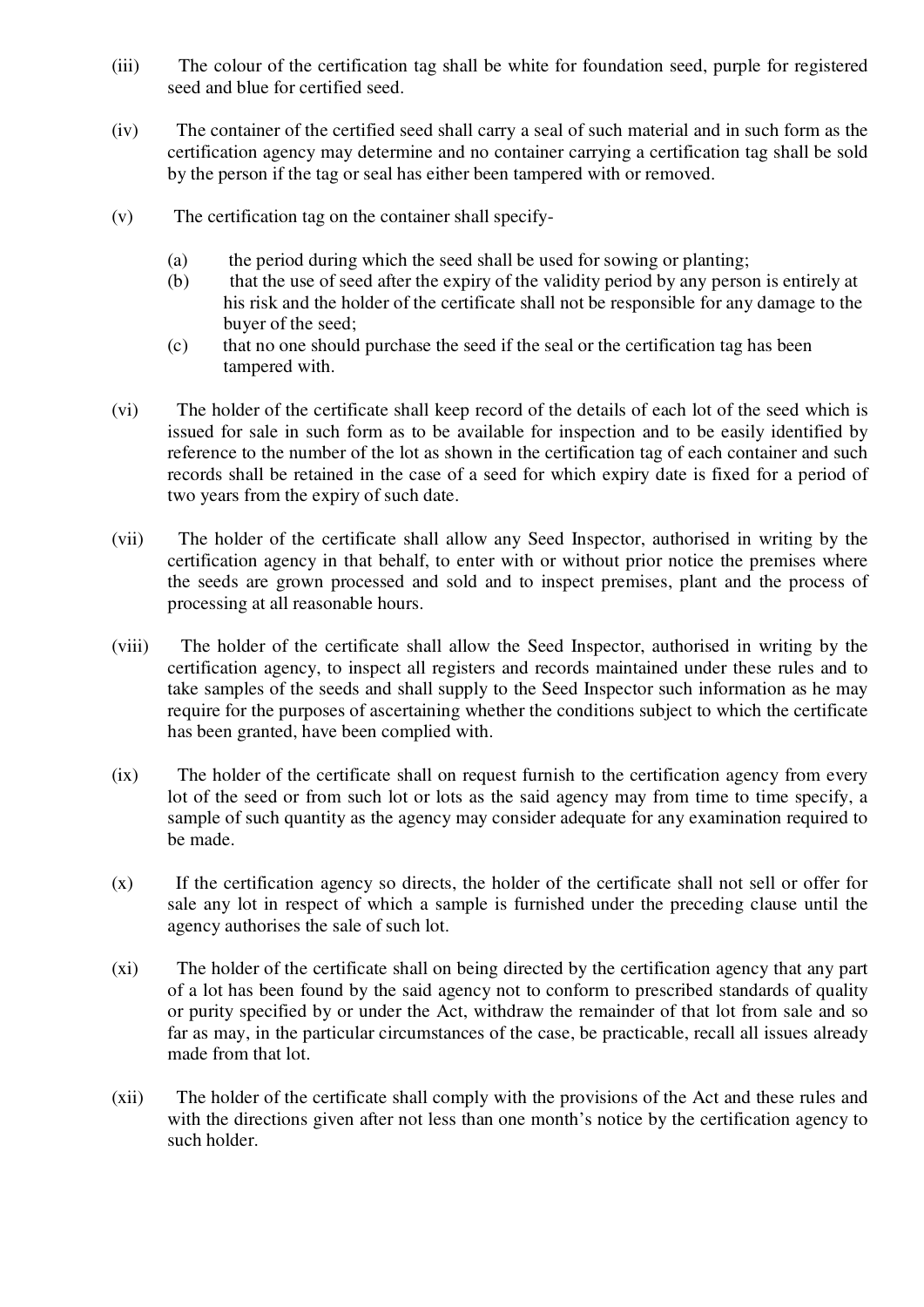#### PART VIII – **Appeals**

#### 18. **The form and manner in which and the fee on payment of which the appeal may be referred.** –

- (1) Every memorandum of appeal under sub-section (1) of section 11 shall be in writing and shall be accompanied by a copy of the decision of the certification agency against which it has been preferred and shall set forth concisely and under distinct heads the grounds of objection to such decision without any argument, or narrative.
- (2**)** Every such memorandum of appeal shall be accompanied by a treasury receipt for a sum of Rs. 100/-/
- (3) Every such memorandum of appeal may be presented either in person or through an agent duly authorised in writing in this behalf by the appellant or may be sent by the registered post.
- 19. **Procedure to be followed by the Appellate Authority.** In deciding appeals under the Act the appellate authority shall exercise all the powers which a Court has and shall follow the same procedure which a Court follows in deciding appeals from the decree or order of an original Court under the Code of Civil Procedure, 1908 (5 of 1908)

#### PART IX – **Seed Analysts and Seed Inspectors**

- 20. **Qualifications of Seed Analyst.** A person shall not be qualified for appointment as Seed Analyst unless he-
	- (i) possesses a Master's or equivalent degree in Agriculture or Agronomy or Botany or Horticulture of a University recognised for this purpose by the Government and has had not less than one year's experience in seed technology; or
	- (ii) possesses a Bachelor's degree in Agriculture or Botany of a University recognised for this purpose by the Government and has had not less than three years' experience in seed technology.
- 21. **Duties of a Seed Analyst.** On receipt of a sample for analysis the Seed Analyst shall first ascertain that the mark and the seal or fastening as provided in clause (b) of sub-section (1) of section 15 are intact and shall note the condition of the seals thereon.
	- (2) The Seed Analyst shall analyse the samples according to the provisions of the Act and these rules.
	- (3) The Seed Analyst shall deliver the copy of the report of the result of the analysis to the persons specified in sub-section (1) of section 16.
	- (4) The Seed Analyst shall from time to time forward to the State Government the reports giving the result of analytical work done by him.
- 22. **Qualifications of Seed Inspectors.** A person shall not be qualified for appointment as Seed Inspector unless he is a graduate in Agriculture of a University recognised for the purpose by the Government and has had not less than one years experience in seed production, or seed development or seed analysis or testing in a seed testing laboratory.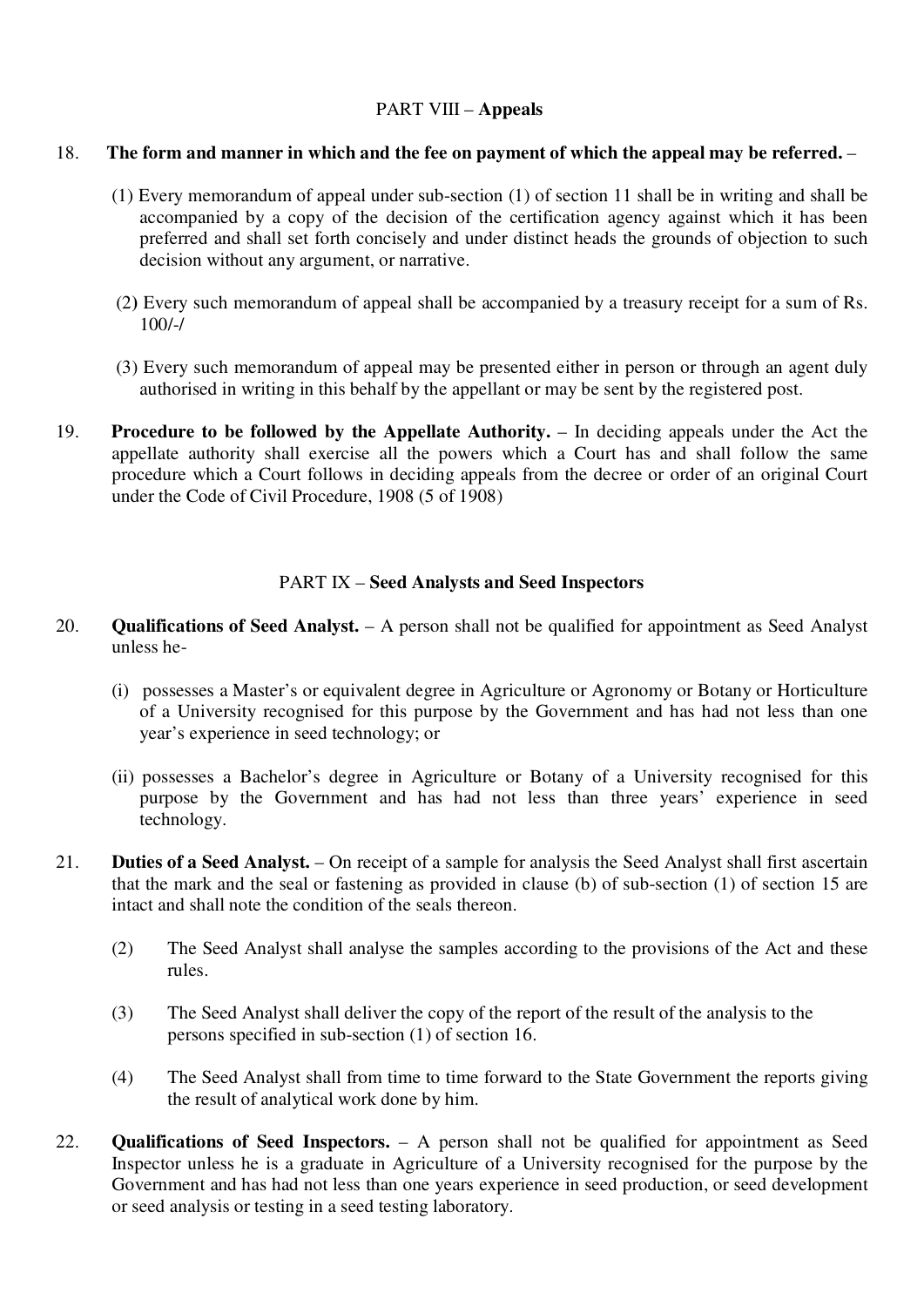#### 23. **Duties of a Seed Inspector. -** In addition to the duties specified by the Act the seed inspector shall -

- (a) inspect as frequently as may be required by certification agency all places used for growing, storage or sale of any seed of any notified kind or variety;
- (b) satisfy himself that the conditions of the certificates are being observed;
- (c) procure and send for analysis, if necessary, samples of any seeds, which he has reason to suspect are being produced stocked or sold or exhibited for sale in contravention of the provisions of the Act or these rules;
- (d) investigate any complaint, which may be made to him in writing in respect of any contravention of the provisions of the Act or these rules;
- (e) maintain a record of all inspections made and action taken by him in the performance of his duties including the taking of samples and the seizure of stocks and submit copies of such record to the Director of Agriculture or the certification agency as may be directed in this behalf;
- (f) when so authorised by the State Government detain imported containers which he has reason to suspect contain seeds, import of which is prohibited except and in accordance with the provisions of the Act and these rules;
- (g) institute prosecutions in respect of breaches of the Act and these rules; and
- (h) perform such other duties as may be entrusted to him by the competent authority.

#### PART X – **Sealing, Fastening, Despatch and Analysis of Samples**

- 24. **Manner of taking Samples.** Samples of any seed of any notified kind or variety for the purpose of analysis shall be taken in a clean dry container which shall be closed sufficiently tight to prevent leakage and entrance of moisture and shall be carefully sealed.
- 25. **Containers to be labelled and addressed.** All containers containing samples for analysis shall be properly labelled and the parcels shall be properly addressed. The label on any sample of seed sent for analysis shall bear-
	- (a) serial number;
	- (b) name of the sender with official designation, if any;
	- (c) name of the person from whom the sample has been taken;
	- (d) date and place of taking the sample;
	- (e) kind or variety of the seed for analysis;
	- (f) nature and quantity of preservative, if any, added to the sample;
- 26. **Manner of Packing, Fastening and Sealing the Samples.** All samples of seeds sent for analysis shall be packed, fastened and sealed in the following manner:
	- (a) The stopper shall first be securely fastened so as to prevent leakage of the containers in transit.
	- (b) The container shall then be completely wrapped in fairly strong thick paper. The ends of the paper shall be neatly folded in and affixed by means of gum or other adhesive.
	- (c) The paper cover shall be further secured by means of strong twine or thread both above and across the container, and the twine or thread shall then be fastened on the paper cover by means of sealing wax on which there shall be at least four distinct and clear impressions of the seal of the sender, of which one shall be at the top of the packet, one at the bottom and the other two on the body of the packet. The knots of the twine or thread shall be covered by means of sealing wax bearing the impression of the seal of the sender.
- 27. **Form of Order.** The order to be given in writing by the Seed Inspector under clause (c) of subsection (1) of section 14 shall be in Form III.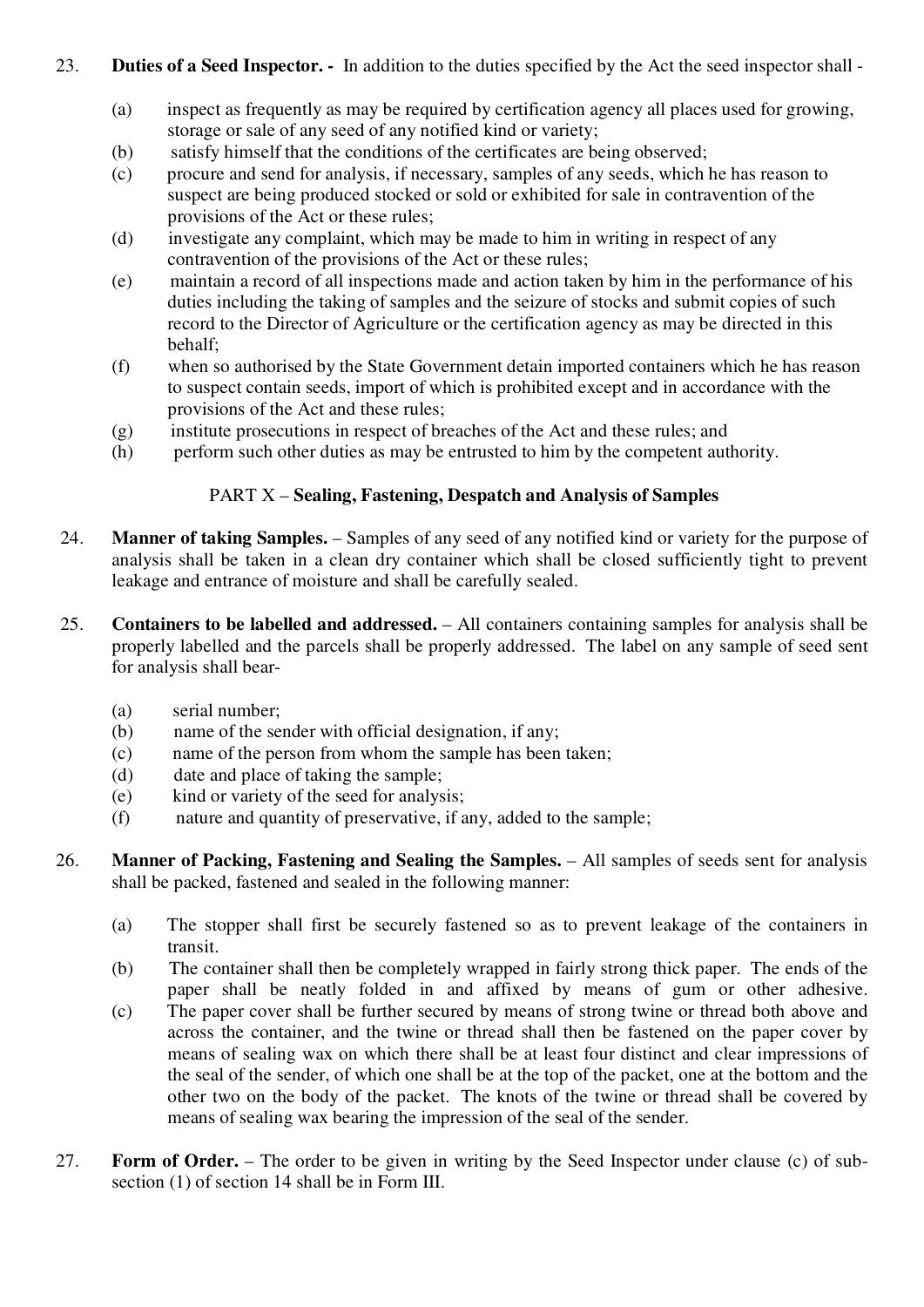- 28. **Form of Receipt for Records.** When a Seed Inspector seizes any record, register, document or any other material object under clause (d) of sub-section (1) of section 14, he shall issue a receipt in Form IV to the person concerned.
- 29**. Samples how to be sent to the Seed Analyst.** The container of sample for analysis shall be sent to the Seed Analyst by registered post or by hand in a sealed packed enclosed together with a memorandum in Form V in an outer cover addressed to the Seed Analyst.
- 30. **Memorandum and Impression of seal to be sent separately.** A copy of the memorandum and a specimen impression of the seal used to seal the packet shall be sent to the Seed Analyst separately by registered post or delivered to him or to any person authorised by him.
- 31. **Addition of Preservatives to Samples.** Any person taking a sample of seed for the purpose of analysis under the Act may add a preservative as may be specified from time to time to the sample for the purpose of maintaining it in a condition suitable for analysis.
- 32. N**ature and Quantity of the Preservative to be noted on the Label.** Whenever any preservative is added to a sample, the nature and quantity of the preservative added shall be clearly noted on the label to be affixed to the container.
- 33. **Analysis of the Sample.** On receipt of the packet, it shall be opened either by the Seed Analyst or by an officer authorised in writing in that behalf by the Seed Analyst, who shall record the condition of the seal on the packet. Analysis of the sample shall be carried out at the State Seed Laboratory in accordance with the procedure laid down by the Central Government.
- 34. **Form of Notice.** The notice to be given under clause (a) of sub-section (1) of section 15 to the person from whom the Seed Inspector intends to take sample shall be in Form VI.
- 35. **Form of Report.** The report of the result of the analysis under sub-section (1) or sub-section (2) of section 16 shall be delivered or sent in Form VII.
- 36. **Fees.** The fees payable in respect of the report from the Central Seed Laboratory under sub-section (2) of section 16 shall be Rs. 10/- per sample of the seed analysed.
- 37. **Retaining of the Sample.** The sample of any seed shall, under clause (c) of sub-section (2) of section 15, be retained under a cool, dry environment to eliminate the loss of viability and insect proof or rat proof container. The containers shall be dusted with suitable insecticides and the storage room fumigated to avoid infestation of samples by insects. The sample shall be packed in good quality containers of uniform shape and size before storage.

#### PART XI - **Miscellaneous**

- 38. **Records.** A person carrying on the business referred to in section 7 shall maintain the following records, namely:-
	- (a) stock record of seed;
	- (b) record of the sale of seeds;
- 39. **Form of Memorandum.** The memorandum to be prepared under subsection (4) of section 14 shall be in Form VIII.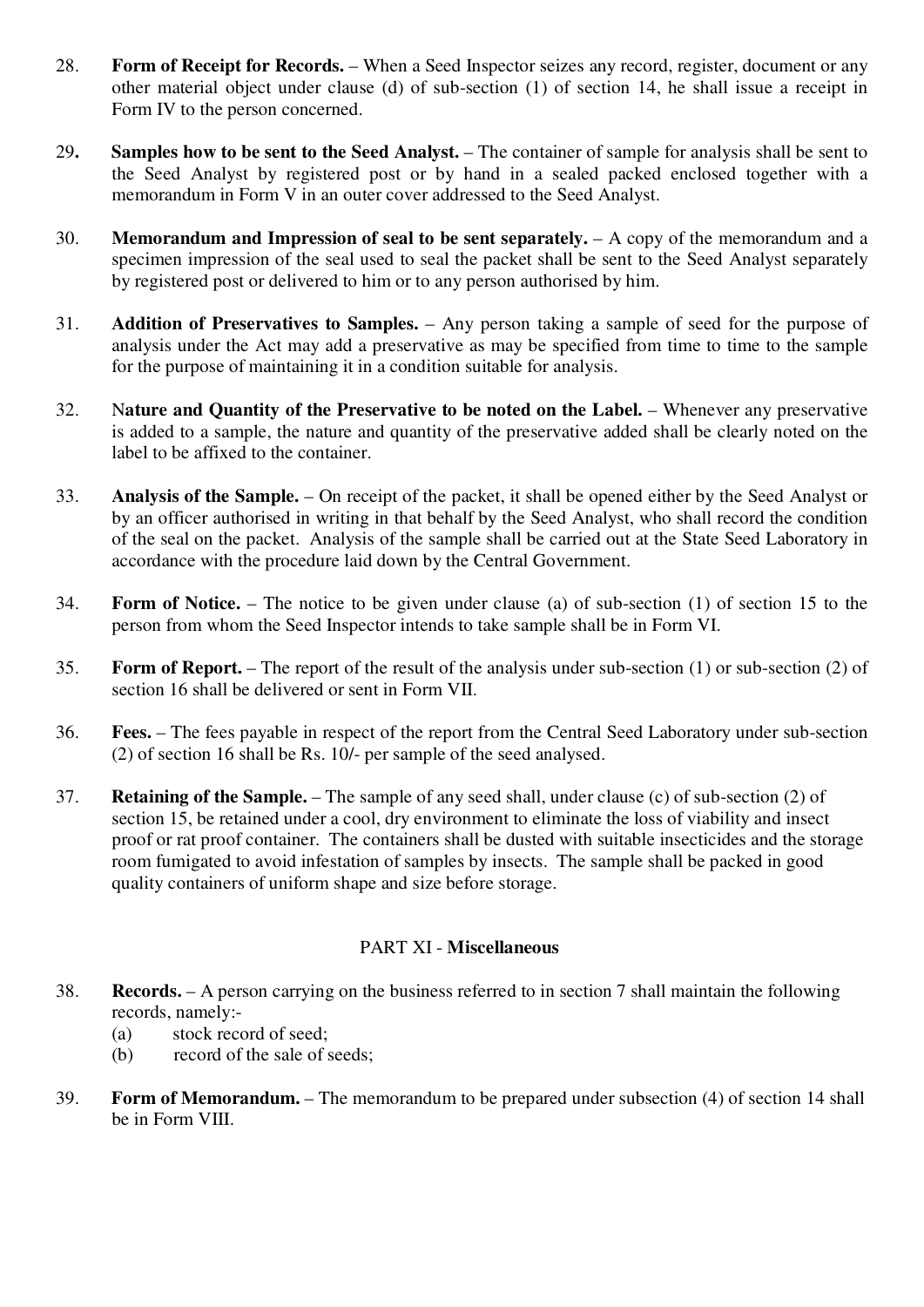### **FORM I**

#### **Form of application for seed production under the seed certification programme**

\_\_\_\_\_\_\_\_\_\_\_\_\_\_\_\_\_\_\_\_\_\_\_\_\_\_\_\_\_\_\_\_\_\_\_\_\_\_\_\_\_\_\_\_\_\_\_\_\_\_\_\_\_\_\_\_\_\_\_\_\_\_\_\_\_\_\_\_\_\_\_\_\_\_\_\_\_\_

\_\_\_\_\_\_\_\_\_\_\_\_\_\_\_\_\_\_\_\_\_\_\_\_\_\_\_\_\_\_\_\_\_\_\_\_\_\_\_\_\_\_\_\_\_\_\_\_\_\_\_\_\_\_\_\_\_\_\_\_\_\_\_\_\_\_\_\_\_\_\_\_\_\_\_\_\_\_

1. Name (in Block Letters)

2. Complete Address

(In Block Letters)

| illage<br>v |  |
|-------------|--|
|             |  |

Post Office

District \_\_\_\_\_\_\_\_\_\_\_\_\_\_\_\_\_\_\_\_\_

|--|

Telegraph Office

Nearest Rly. Station

|  | Telephone No. |
|--|---------------|
|--|---------------|

- 3. Nearest town its distance from your farm Highway No. or Route
- 4. Name of variety/kind of seed offered for certification.
- 5. Area under each variety/kind offered for certification.
- 6. Class of seed desired to be produced Foudation/Registered/Certified.
- 7. Source of seed for Item 6 above (also mention Tag No. and other particulars on the tag).
- 8. "Isolation distance" (in meters) from other varieties of the same crop. North to South : East to West.
- 9. Actual or proposed date of planting.

 Signature. Date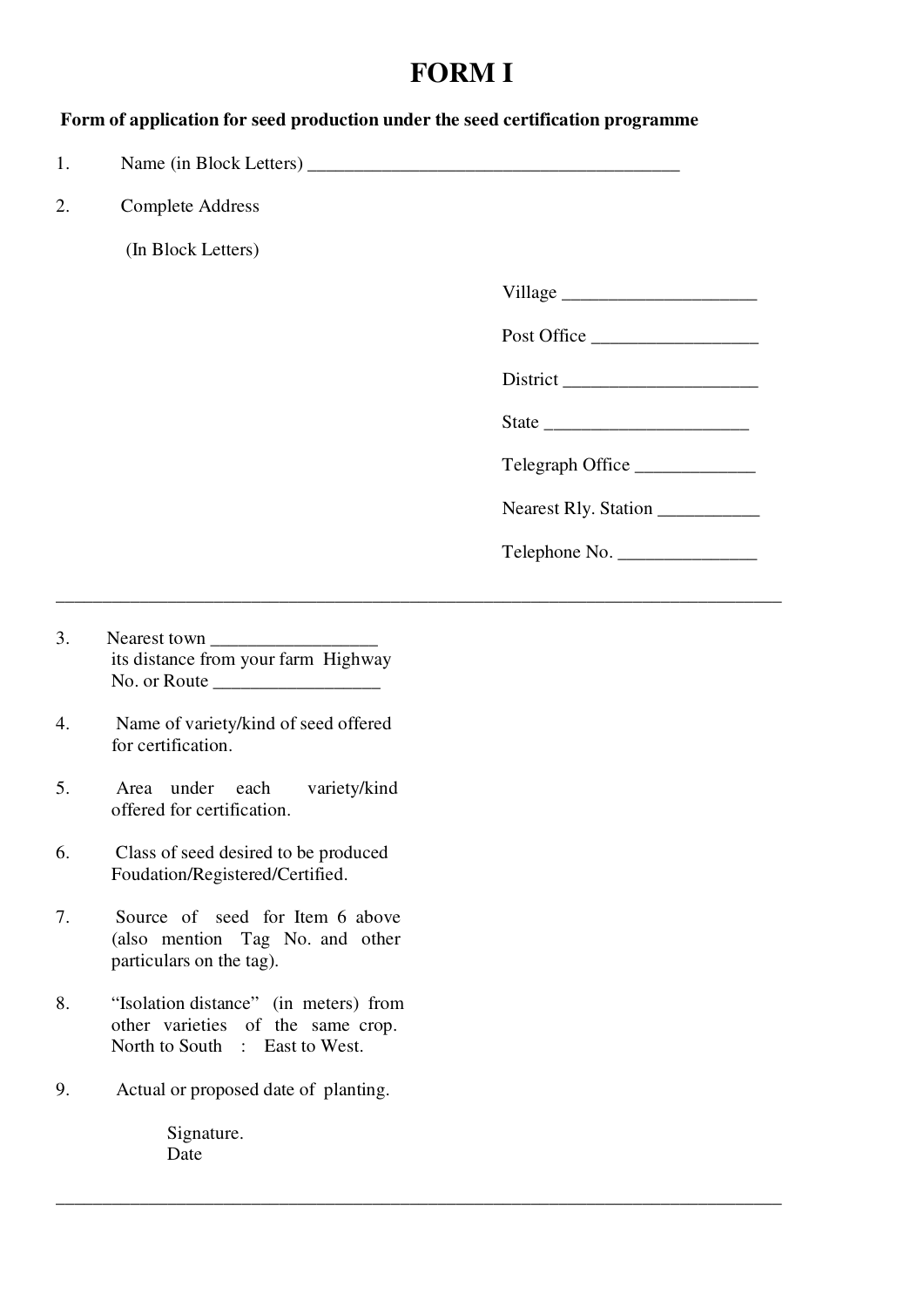(To be filled in by the office of the Seed Certification Agency)

1. Number of field inspections made \_\_\_\_\_\_\_\_\_\_\_\_\_\_\_\_\_\_\_\_\_\_\_\_\_\_\_\_\_\_\_

Dates of Inspection

(Copy of inspection reports to be attached).

- 2. Report of Seed Analyst (copy to be attached).
- 3. Certificate issued.

Tag No.

Date of issue

Issued by

Signature

Director

Seed Certification Agency.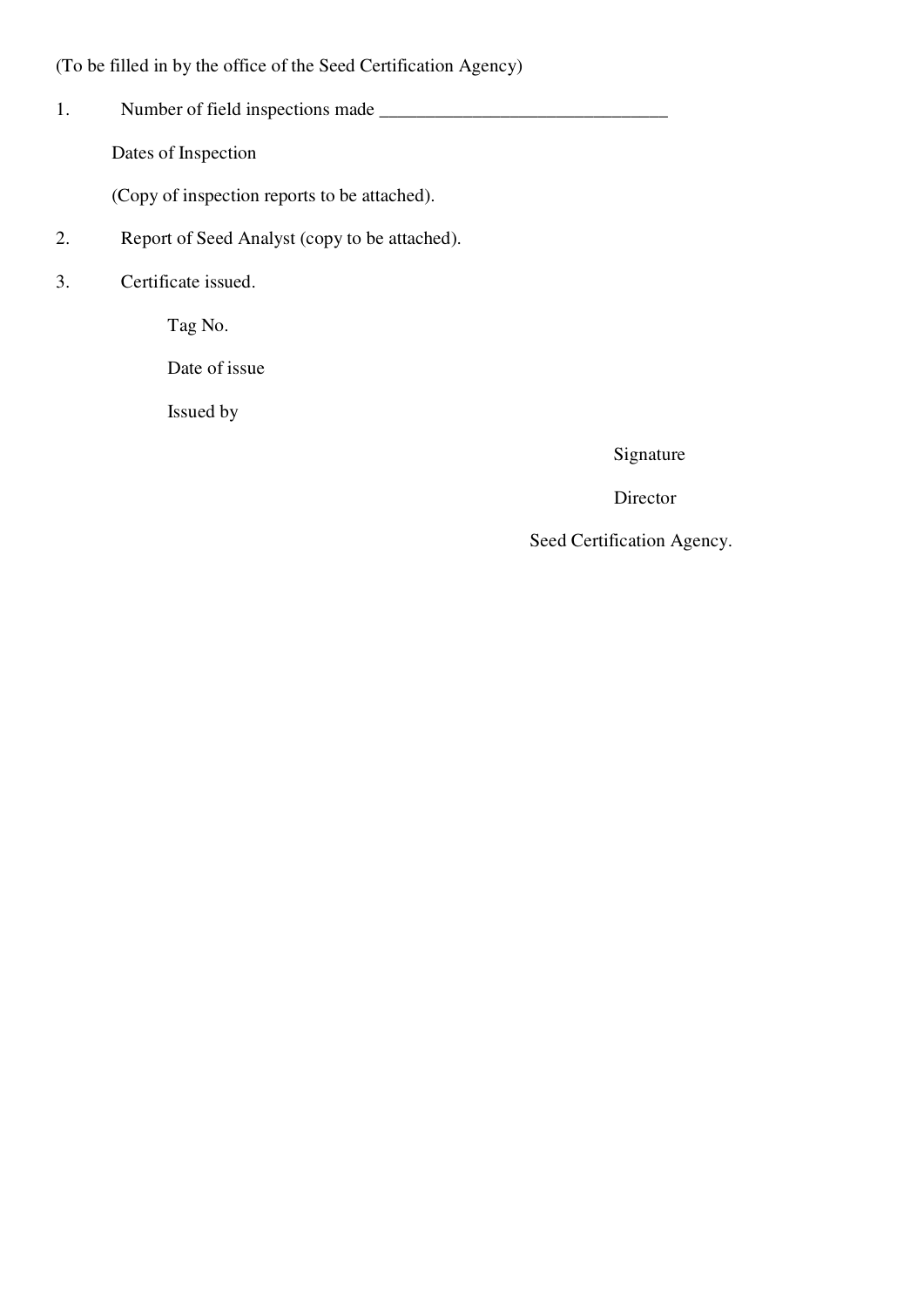# **FORM II**

|           |                                                                                                                               | Director                  |
|-----------|-------------------------------------------------------------------------------------------------------------------------------|---------------------------|
|           |                                                                                                                               | Seed Certification Agency |
|           |                                                                                                                               |                           |
|           |                                                                                                                               |                           |
|           | Germination ________________% Not below %                                                                                     |                           |
|           |                                                                                                                               |                           |
|           | Certification valid upto                                                                                                      |                           |
|           | Minimum pure seed %                                                                                                           |                           |
|           | Innert matter ________________% Not more than __________________%                                                             |                           |
|           | Weed seeds (Max)<br>$\%$                                                                                                      |                           |
|           |                                                                                                                               |                           |
|           |                                                                                                                               |                           |
|           |                                                                                                                               |                           |
| $N.B.$ :- |                                                                                                                               |                           |
|           | 1.<br>A white tag shall be used for foundation seed.                                                                          |                           |
|           | A purple tag shall be used for registered seed.<br>2.                                                                         |                           |
|           | A blue tag shall be used for certified seed.<br>3.                                                                            |                           |
|           | Certification shall be valid for the period indicated on the tag provided seed is stored under<br>4.<br>cool dry environment. |                           |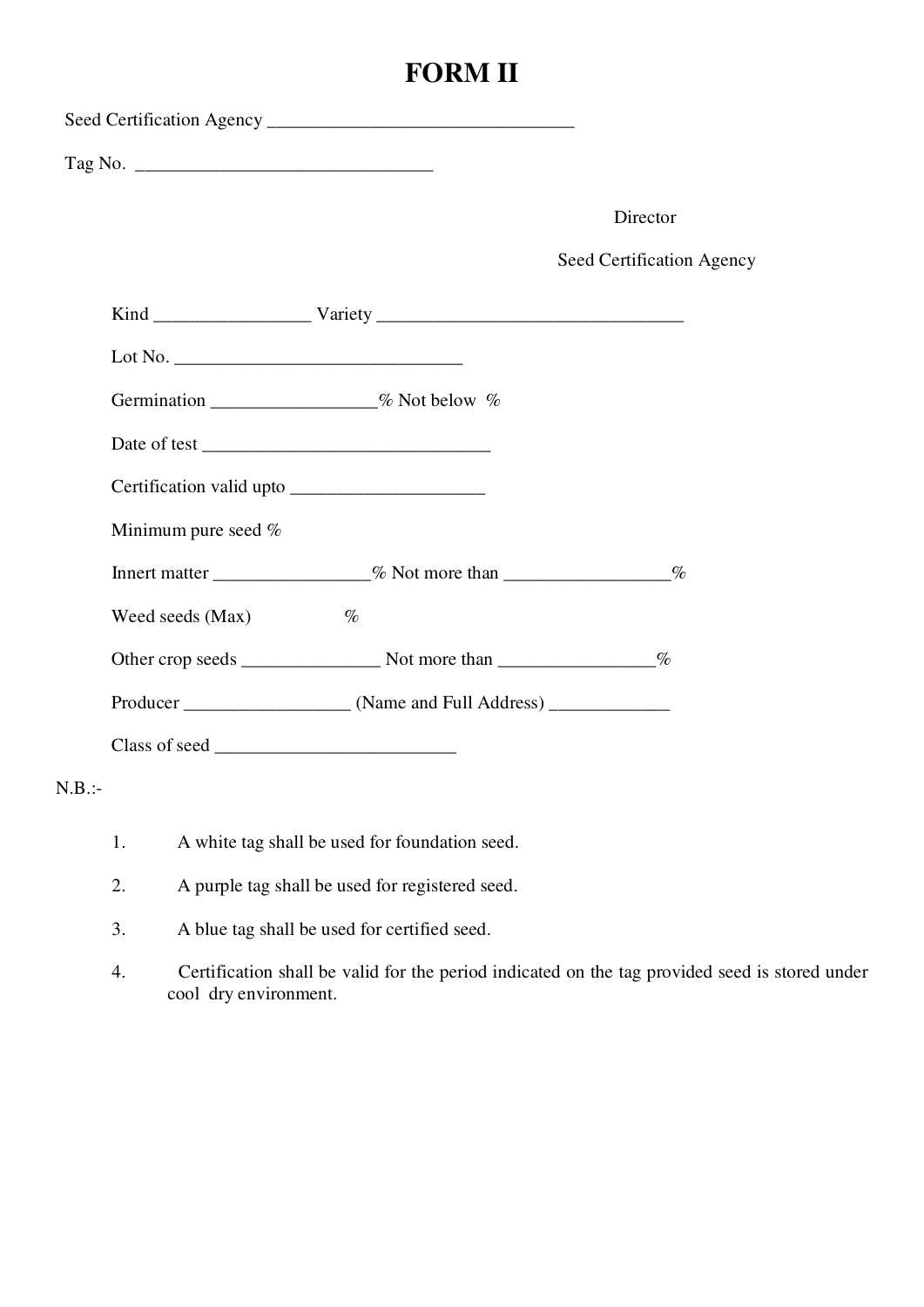### **FORM III**

To

(Name and address of the vendor)

 $\mathcal{L}=\{L_1,L_2,\ldots,L_{n-1}\}$ 

 $\frac{1}{2}$  ,  $\frac{1}{2}$  ,  $\frac{1}{2}$  ,  $\frac{1}{2}$  ,  $\frac{1}{2}$  ,  $\frac{1}{2}$  ,  $\frac{1}{2}$  ,  $\frac{1}{2}$  ,  $\frac{1}{2}$  ,  $\frac{1}{2}$  ,  $\frac{1}{2}$  ,  $\frac{1}{2}$  ,  $\frac{1}{2}$  ,  $\frac{1}{2}$  ,  $\frac{1}{2}$  ,  $\frac{1}{2}$  ,  $\frac{1}{2}$  ,  $\frac{1}{2}$  ,  $\frac{1$ 

 Whereas I have reason to believe that the stock of seeds in your possession detailed below contravenes the provisions of Section 6 of the Seeds Act, 1966 (No. 54 of 1966).

 I hereby direct you under clause (c) of Sub-Section (1) of Section 14 of the Seeds Act, 1966 (No. 54 of 1966) not to dispose of the said stock for a period of from this \_\_\_\_\_\_\_\_\_\_\_\_\_\_\_\_\_\_\_\_\_\_\_\_\_\_ date and take action to remove the following defects:-

|                           | Seed Inspector |
|---------------------------|----------------|
|                           | Area           |
| Details of stock of seeds |                |
|                           |                |
|                           | Seed Inspector |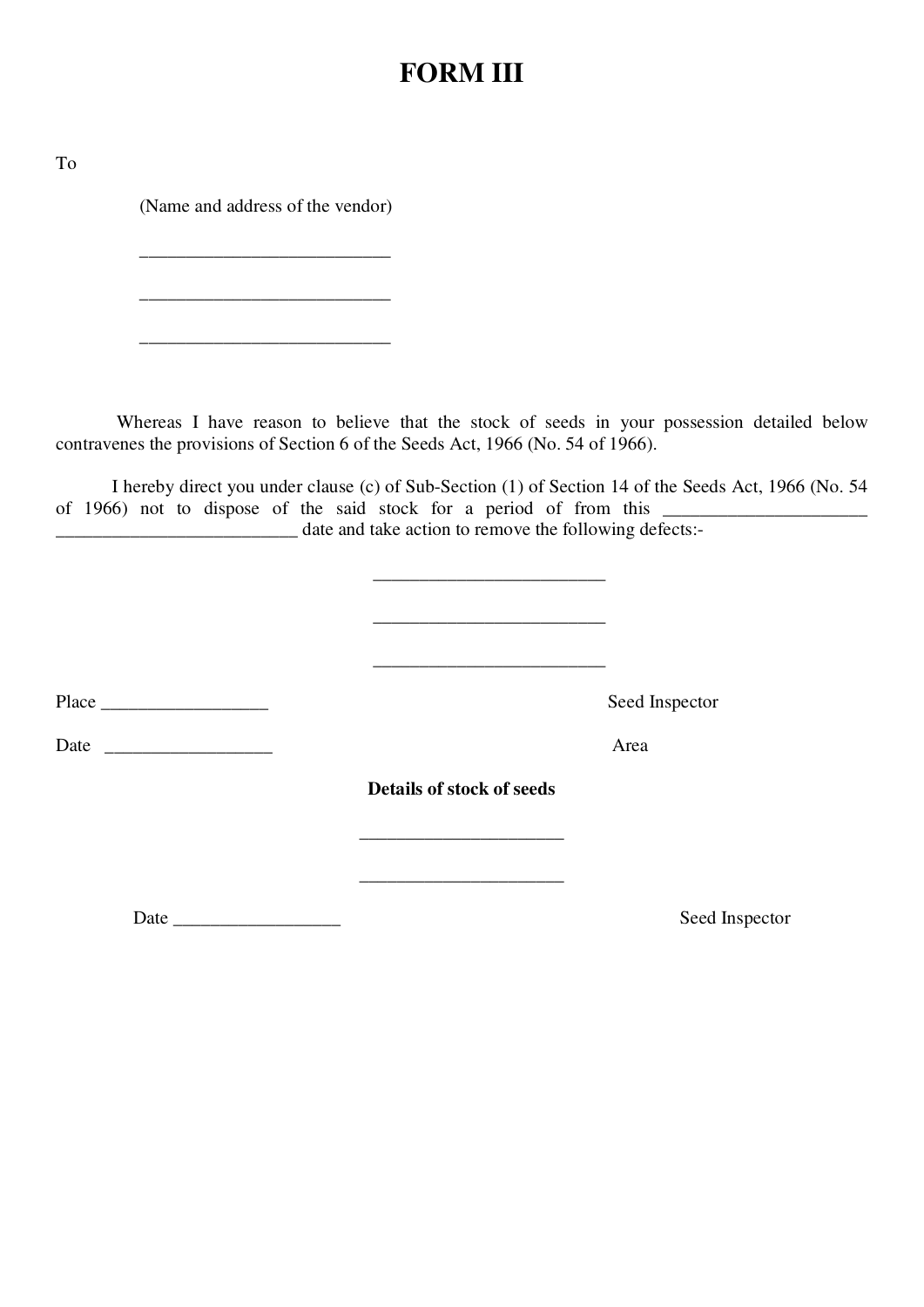# **FORM IV**

| To |                                                                                                                                                                                                                                                                                                                        |                |
|----|------------------------------------------------------------------------------------------------------------------------------------------------------------------------------------------------------------------------------------------------------------------------------------------------------------------------|----------------|
|    |                                                                                                                                                                                                                                                                                                                        |                |
|    |                                                                                                                                                                                                                                                                                                                        |                |
|    | <u> 1989 - Johann Barn, mars eta bat eta bat erroman erroman erroman ez erroman ez erroman ez erroman ez erroman</u><br>The records detailed below have this day been seized by me under the provisions of clause (4) of<br>sub-section (1) of Section 14 of the Seeds Act, 1966 (No. 54 of 1966) from the premises of |                |
|    |                                                                                                                                                                                                                                                                                                                        |                |
|    |                                                                                                                                                                                                                                                                                                                        |                |
|    |                                                                                                                                                                                                                                                                                                                        |                |
|    |                                                                                                                                                                                                                                                                                                                        | Seed Inspector |
|    | Details of records seized                                                                                                                                                                                                                                                                                              |                |
|    |                                                                                                                                                                                                                                                                                                                        |                |
|    | the control of the control of the control of the control of the control of the control of                                                                                                                                                                                                                              |                |
|    |                                                                                                                                                                                                                                                                                                                        |                |
|    |                                                                                                                                                                                                                                                                                                                        | Seed Inspector |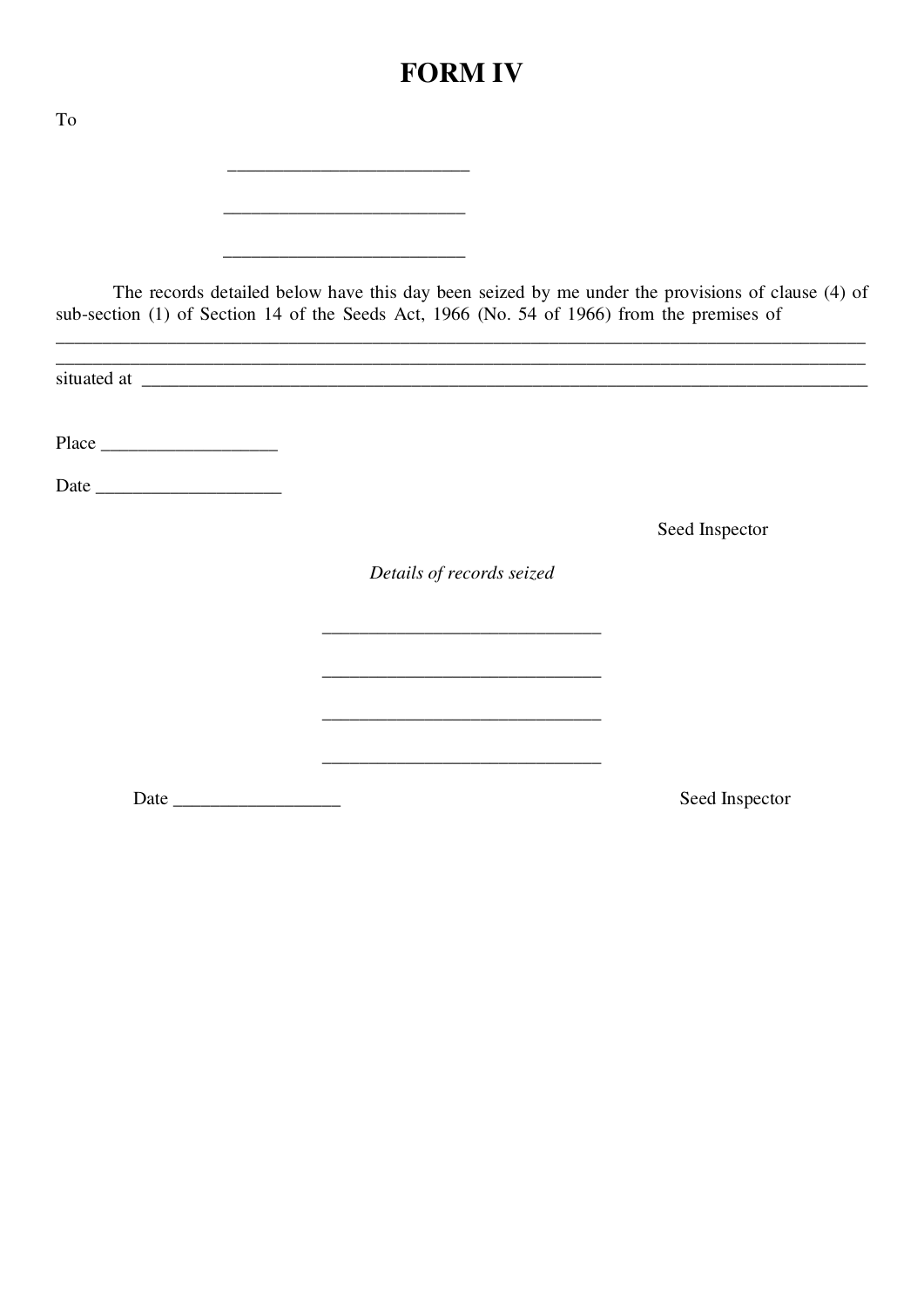### **FORM V**

Memorandum to Seed Analyst.

Serial No. of Memorandum.

From:

To

The Seed Analyst

 $\frac{1}{2}$  ,  $\frac{1}{2}$  ,  $\frac{1}{2}$  ,  $\frac{1}{2}$  ,  $\frac{1}{2}$  ,  $\frac{1}{2}$  ,  $\frac{1}{2}$  ,  $\frac{1}{2}$  ,  $\frac{1}{2}$  ,  $\frac{1}{2}$  ,  $\frac{1}{2}$  ,  $\frac{1}{2}$  ,  $\frac{1}{2}$  ,  $\frac{1}{2}$  ,  $\frac{1}{2}$  ,  $\frac{1}{2}$  ,  $\frac{1}{2}$  ,  $\frac{1}{2}$  ,  $\frac{1$ 

 $\overline{\phantom{a}}$  , and the set of the set of the set of the set of the set of the set of the set of the set of the set of the set of the set of the set of the set of the set of the set of the set of the set of the set of the s

\_\_\_\_\_\_\_\_\_\_\_\_\_\_\_\_\_\_\_\_\_\_\_\_\_\_\_\_\_\_

The sample described below is sent herewith for test and analysis under clause (b) of sub-section (1) of section 14 and/or clauses (b) and (c) of sub-section (2) of Section 15 of the Seeds Act, 1966.

- 1. Serial No. of the sample.
- 2. Date and place of collection.
- 3. Nature of the articles submitted for analysis/test.
- 2. A copy of this memo and specimen impression of the seal used to seal the packet of samples is being sent separately by post/hand.\*

Date \_\_\_\_\_\_\_\_\_\_\_\_\_\_\_\_\_\_\_\_\_ Seed Inspector

\*Strike out whichever is not applicable Area \_\_\_\_\_\_\_\_\_\_\_\_\_\_\_\_\_\_\_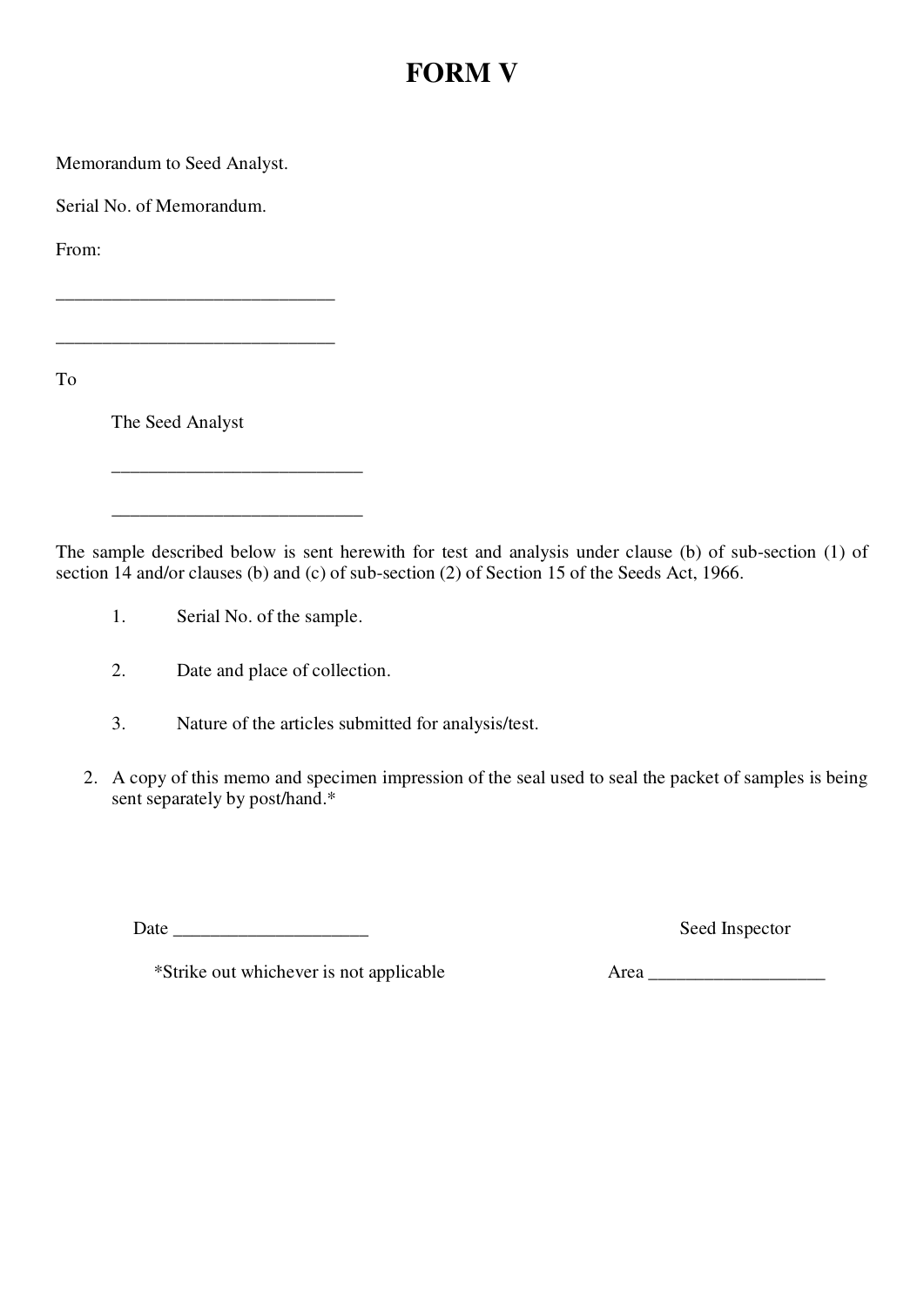### **FORM VI**

 $\mathcal{L}_\text{max}$ 

\_\_\_\_\_\_\_\_\_\_\_\_\_\_\_\_\_\_\_\_\_\_\_\_\_\_

\_\_\_\_\_\_\_\_\_\_\_\_\_\_\_\_\_\_\_\_\_\_\_\_\_\_

 I hereby give you the notice of my intention of taking a sample of seed from your stocks for the purposes of tests or analysis.

Date \_\_\_\_\_\_\_\_\_\_\_\_\_\_\_\_\_ Seed Inspector

To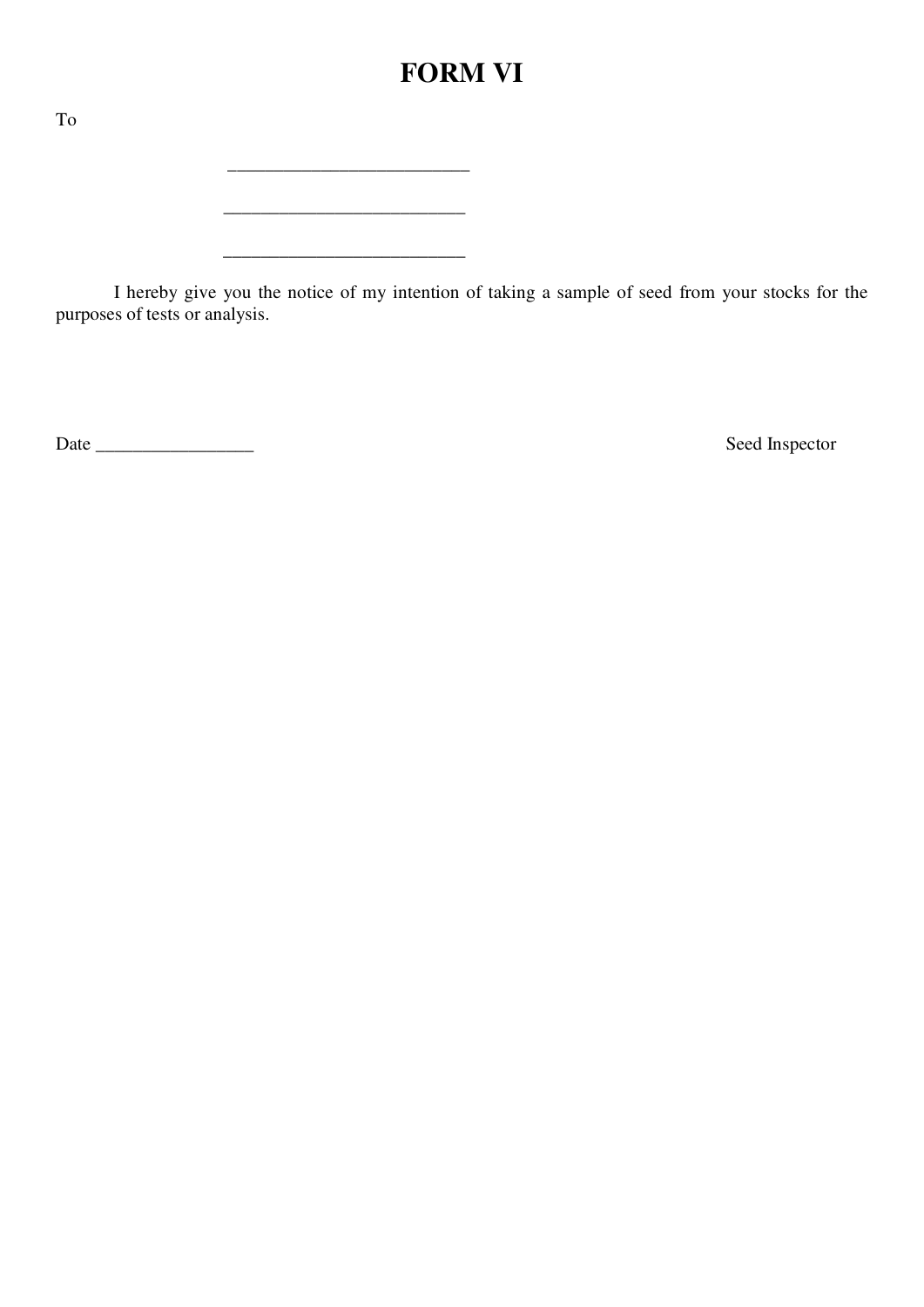## **FORM VII**

### *(Certificate of test and/or analysis by the Seed Analyst)*

| of | <u> 1989 - Johann Stoff, amerikansk politiker (d. 1989)</u>                                   | received                  | on |
|----|-----------------------------------------------------------------------------------------------|---------------------------|----|
|    | Memorandum No. 41. dated 1918 mesults                                                         |                           |    |
|    | of such test(s)/analysis is/are as stated below.                                              |                           |    |
|    |                                                                                               |                           |    |
|    | the control of the control of the control of the control of the control of the control of     |                           |    |
|    |                                                                                               |                           |    |
|    |                                                                                               |                           |    |
|    | the control of the control of the control of the control of the control of the control of     |                           |    |
|    |                                                                                               |                           |    |
|    | 2. The condition of the seals on the packet and the outer covering on receipt was as follows. |                           |    |
|    |                                                                                               |                           |    |
|    |                                                                                               |                           |    |
|    |                                                                                               |                           |    |
|    | the control of the control of the control of the control of the control of the control of     |                           |    |
|    |                                                                                               |                           |    |
|    |                                                                                               |                           |    |
|    |                                                                                               |                           |    |
|    |                                                                                               |                           |    |
|    |                                                                                               | Seed Analyst              |    |
|    |                                                                                               |                           |    |
|    |                                                                                               | <b>Central Laboratory</b> |    |

If opinion is required on any other matter suitable paragraph(s) may be added.